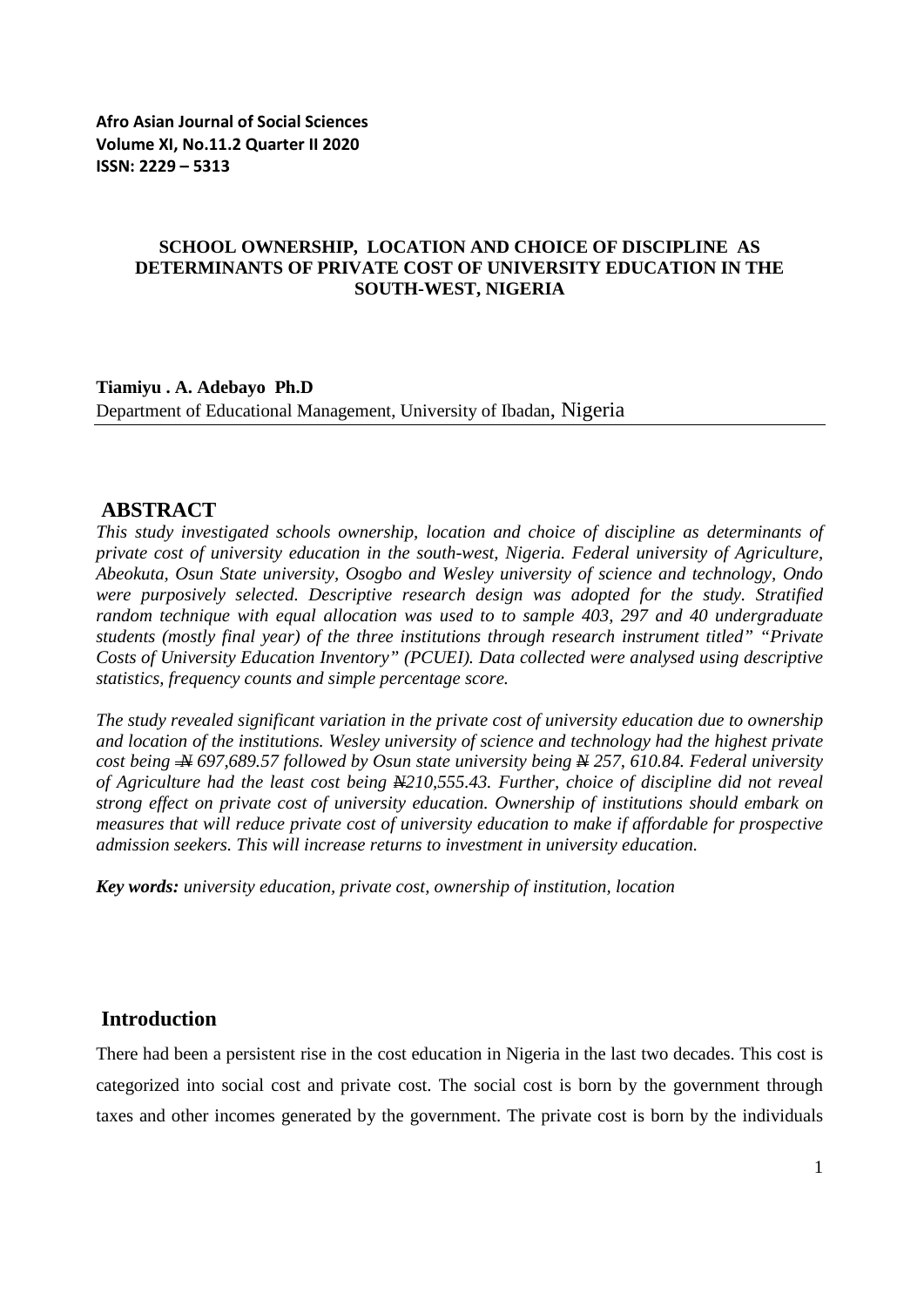acquiring education. The private cost includes tuition cost, transport cost, accommodation cost, textbooks, extra living cost, foregone earnings and consumables. Private cost, duration of the academic progrmme and the location of the institution exert great influence on individual choice of discpline. For instance, if the tuition fee which is one of the major components of private cost is so high, it may prevent an individual from choosing a course of study. Institution location either urban or rural may hinder an individual from acquiring education in a particular institution.

Further, institutional ownership (such as federal, state or private) and the primary goal of establishing the institution play a significant role in the determination of what to charge as school fee and other operation costs. Daily school-news (2013) showed that tuition fees in Nigerian public universities was between  $\frac{129,000}{1}$  and  $\frac{1210,000}{1}$ . Further, Afolabi (2012), Asoma and Oluokun (2011) and Seun (2011) in Igot and Samuel reported increase in tuition fee among universities in Nigeria. For instance, tuition fee at University of Nigeria, Nsukka ranged between from N38,000 (US\$253.33) to N75,000 (US\$500.) Likewise in Ambrose Ali University; tuition fee ranged between N30,000(US\$200)- N36,000(US\$240) to N84,000(US\$560). Also, in Anambra State University; tuition fee is between N60,000(US\$400) and N110,000(US\$733.33). Likewise, in Ladoke Akintola University of Technology; it was between N120,000(US\$800) to N150,000(US\$1000) So also in Ondo State University, N25,000(US\$166.67)- N30,000(US\$200) was the range in tuition fee.. Additionally in Lagos State University tuition fee was between N193,750(US\$1291.67) andN348,750(US\$2325). Also tuition fee in private universities in Nigeria as at 2016 ranged between 350,000 to about 1,800,000 per session depending on discipline and duration of the academic programme. For instance,

It therefore appears that private cost which includes tuition fee and other out-of-pocket expenses had risen beyond family income making university education unaffordable by many households. In view of persistent rise in the private cost of university education in Nigeria, it appears that many candidates are unable to afford this form of education. Since university education contributes to the socio-economic, political and technological development of nations, If this scenario persists, it may affect manpower development in the country. Further, school location and choice of discipline seem to influence private cost of university education such that students may not be able to pursue their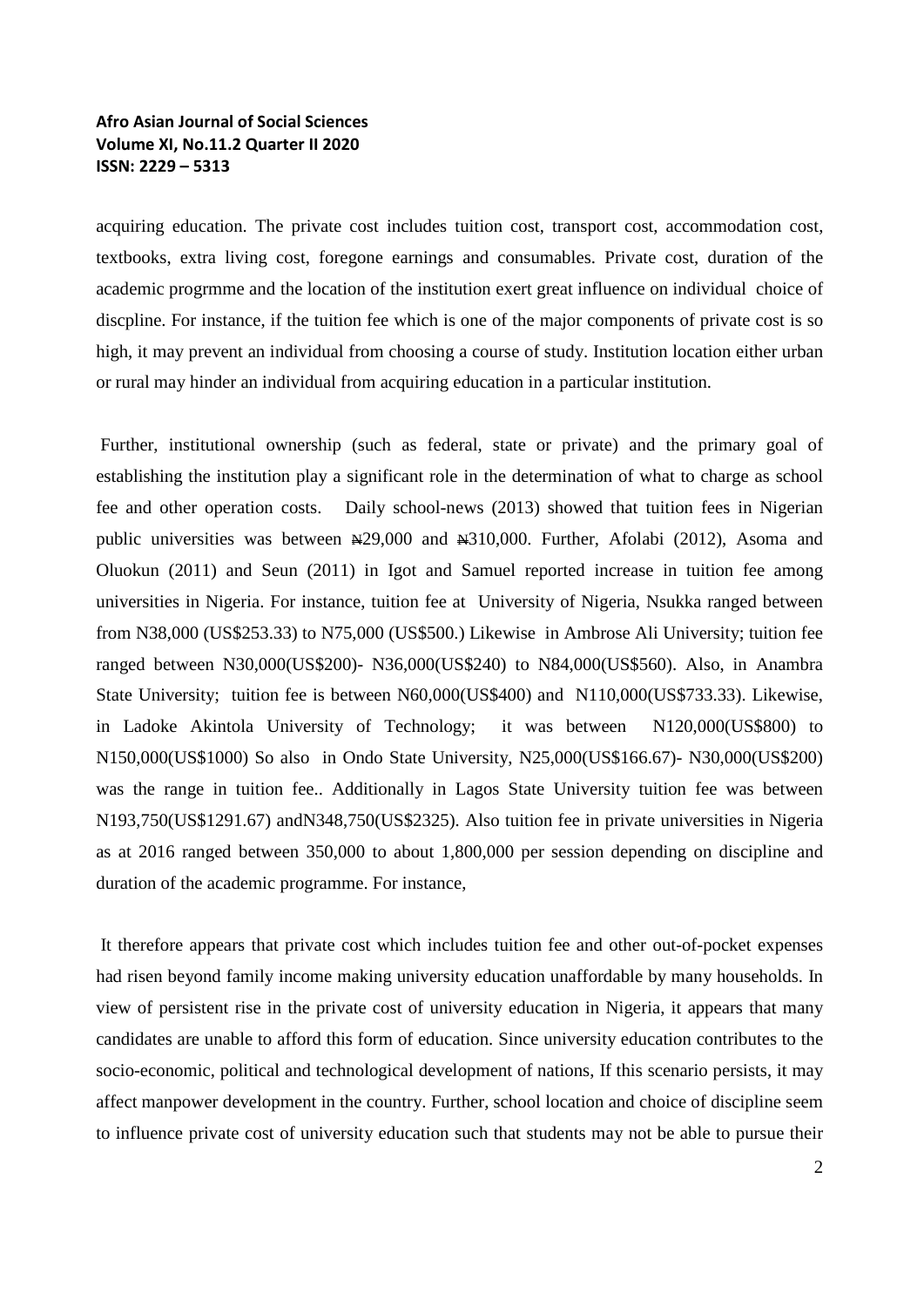course of interest because of hike in private cost. If this trend continues, enrolment in Nigeria universities may be affected. This may undermine the nation's socio-economic, political and technological.

Since education is an investment in human capital capable of yielding future returns, it is important for investors in education to make a rational choice of institution that will minimize their private cost and optimize their private returns. In Nigeria, university education is provided by federal and state governments as well as private individuals and religious organizations. The aim of providing university education differs. Governments provide university education as a social goods without profit motive. Private individuals and to some extent religious organizations provide university education for profit motive. This objective to a very large extent influences the private cost of polytechnic education in Nigeria. This goal of profit maximisation plays a prominent role in the determination of tuition fee and other charges by the owners of the institution. Several factors could influence the private cost of education. Prominent among them are student/teacher-ratio, average teacher's salary, student enrolment, age of the institution, the primary aim of the owner of the institution, school location and choice of discipline. Longe (1982) found that student/teacherratio, average teacher's salary, and enrolment play significant role in influencing the unit cost of secondary education in Oyo state. The findings further revealed that school age, class size and the percentage of trained teachers in school play vital role in influencing the unit cost of secondary education. Sunday and Gomiluk (2014) discovered a significant relationship between educational costs and the demand for private secondary education in Akwa Ibom state. It appears that private cost which includes tuition fee and other out-of-pocket expenses had risen beyond family income making

#### **Studies on Educational Cost**

Cost can generally be defined as a sacrifice made in order to achieve a particular objective. It is what is given up to accomplish a given goal. Cost is also the money paid for something. It is an amount spent in bringing something into being or what is given up for securing a given service. It involves the outflow of a determined amount of cash. Babalola (2000) and Ayeni (2003) in Isuku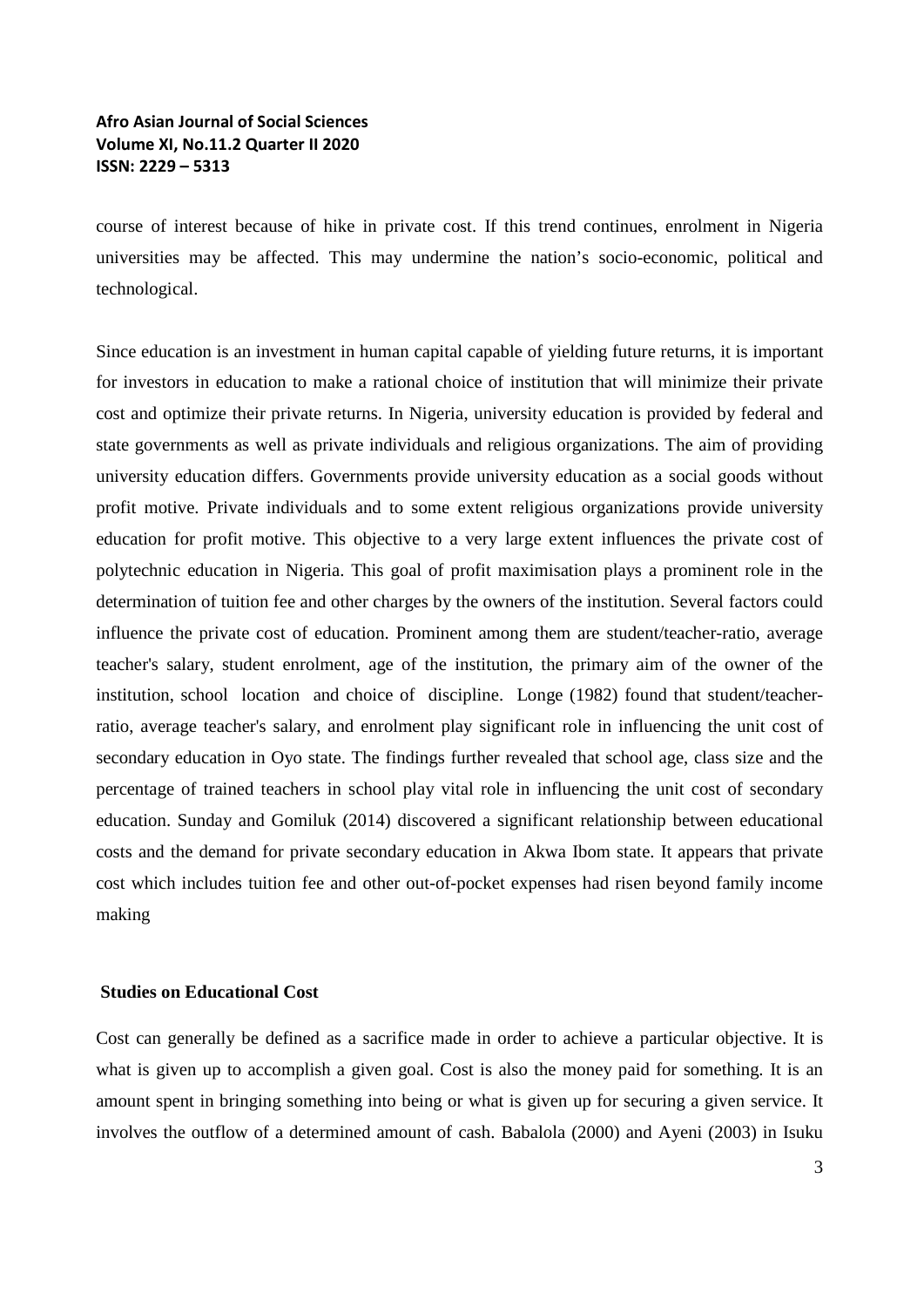(2014) view cost as a measure of what is given up (monetary and non-monetary) to produce an activity. It also refers to sacrifice made to acquire future benefit measured in terms of money. Cost is further described as what is incurred or as an exchange price that is what must be foregone to secure a desired objective or to secure a desired object or achieve desired benefits. Cost can still be referred to as a measure of what is given up in the course of producing or consuming a commodity or service.

Educational cost is the monetary and non- monetary values used up in the process of educating an individual or group of individuals. Educational cost does not only involve monetary outlay on education but the income forgone in the process of educating individuals or group of individuals. Babalola (1995) opined that educational cost is a measure of what a student, an institution of learning or the public has to give up for the purpose of educating an individual or a group of individuals. It can be considered as the level of resources that are allocated in the process of providing educational services. This could be in terms of the alternative forgone or the opportunity cost of educational investment. Educational cost can further be referred to as the total amount of real resources (monetary and non- monetary) used up in the process of providing educational services to the people. Ayeni (2003) defined educational cost as the sacrifice made by individual, states, nations as well as institutions of learning to produce an educated individual or individuals. Adeyemi (1998) classifies education cost as monetary or non-monetary. It includes the actual amount spent and what would have been spent on the alternative forgone.

Agboola and Adeyemi (2012) investigated the private cost of education as against the institutional cost in University of Benin, Nigeria to determine the inadequacy of funding of tertiary education. Checklist was used to collect data on private costs from the students across all the faculties and levels of the university. Demographic and institutional data were obtained from the university records. Data were analysed using percentage, mean, charts and cost analysis formula. The study revealed variation in private cost as a result of gender, course of study, level and place of residence The study showed  $\overline{N}190,554.74$  as social cost in the faculty of administration being the lowest followed by the  $\overline{+}$  192,897.30 in the faculty of Law. Faculty of Vet nary medicine had the highest social cost of  $\frac{1}{2}$  603,082.85. Further, private cost in the faculty of administration was  $\frac{1}{2}$  31,344.79 being the lowest and faculty of Engineering had the highest cost which is  $\cancel{\text{N}}$  106,603.00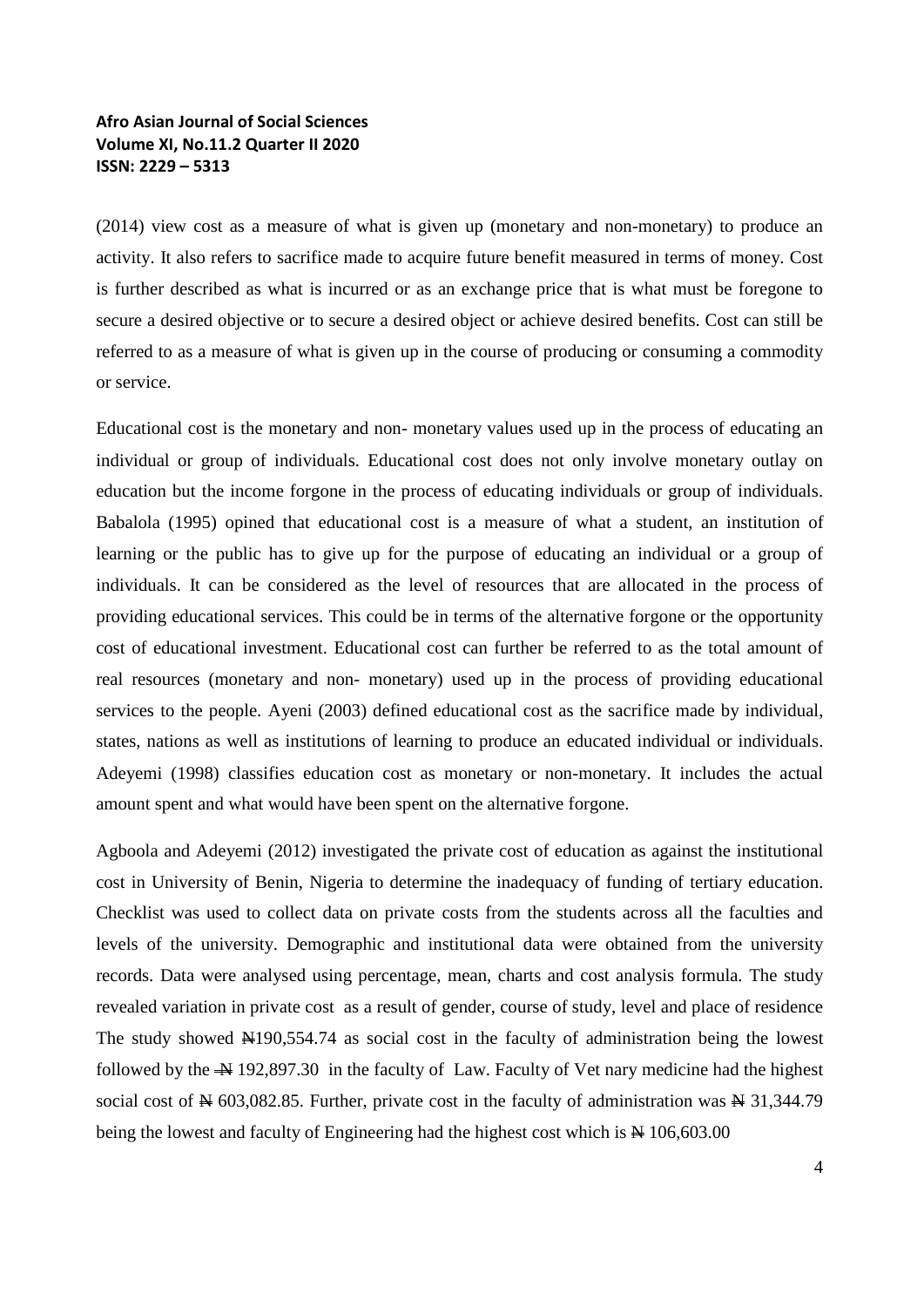Ofem (2011) in Igot and Samuel (2012) found N193,170.15, as the average private cost of full-time bachelor's degree programme per student per discipline in public universities in 2007/2008. For education courses and college of medicine  $\cancel{\text{A}}$  175,536.26 and  $\cancel{\text{A}}$  262,733.95 were also found as the average private unit cost per student per discipline in 2007/2008 respectively. Bolami (2004) also reported that unit cost of university education varies according to the type of institution, discipline and sector.

Oyetakin and Adeosun (2014) carried out a study on the analysis of heterogeneities in the unit cost of university education in the South-West, Nigeria. The study was conducted to examine the unit cost and disbursement of the unit budgetary allocation to university education in the south-west, Nigeria from 2007 to 2012. Descriptive research design was used to sample 2300 undergraduates from three federal and three state universities that cut across eight faculties of the sampled universities. Data were analysed with descriptive statistical tools. The study revealed that from 2007 to 2012, Obafemi Awolowo University showed highest social unit cost of N1,629,780.60 for male and  $\mathbb{H}1,624,483.76$  for female students. Also, the average social unit cost across faculties showed that faculty of Medicine had the highest social unit cost  $(\mathbb{A} 2, 589, 335.30)$  followed by Engineering with  $\mathbb{N}2,589,114.40$ . Faculty of Law had the least ( $\mathbb{N}2,431,694.41$ ). From the findings of the study, it was obvious that private and social unit costs of undergraduates vary from one university to the other irrespective of ownership among disciplines and gender. Variations also exist in the area of wastages among federal and state universities in terms of cost. A significant difference also existed among the adjusted direct social unit cost between state and federal universities.

Oyetakin and Odunayo (2013) investigated the trend and social costs of educational wastage in public universities in the south-west, Nigeria between 2008 and 2012. The study aimed as exploring the problems and cost of wastages in education. Survey descriptive research design and ex-post facto was adopted. Purposive simple random sampling technique was adopted to collect data from six universities (3 federal and 3 states) out of eleven public universities in the South-West, Nigeria. Data were collected through the use of a validated self-designed questionnaire titled, Record and Financial Inputs and Output Questionnaire (SRFIOO) with a reliability coefficient of  $r = 0.89$ . The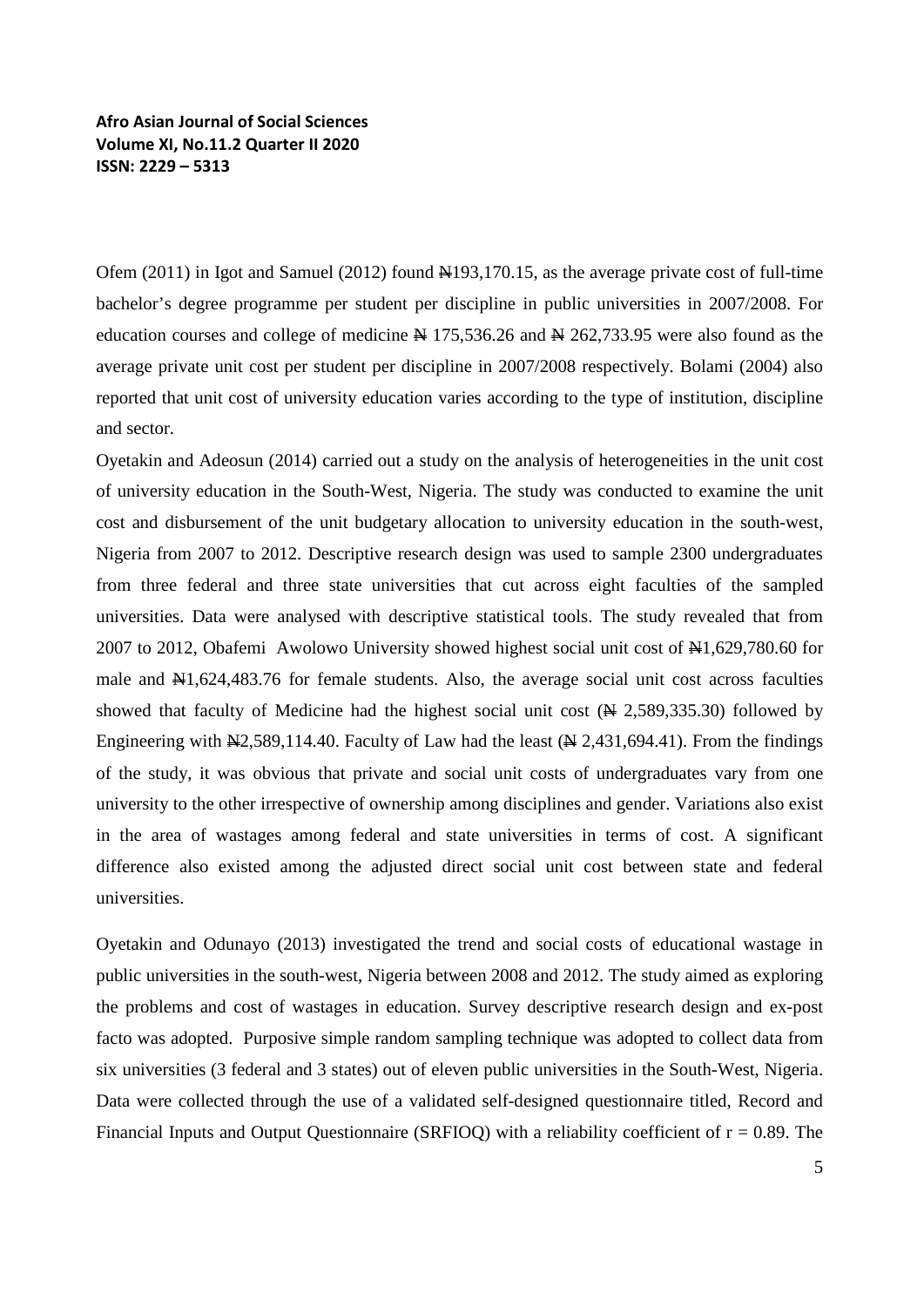respondents cut across students in eight faculties of the sampled universities. Frequency counts, simple percentage score, bar graphs and inferential statistics tools were used for data analysis and to test the research hypotheses. The study showed variations in the wastage rate indicating a high percentage wastage rate among faculties in various institutions under study. On the average, social cost on wastage was higher on male undergraduates with  $\cancel{N}$  451,951,012.60 than females  $\cancel{N}$ 302,807,178.40. The study also revealed a significant difference in the social cost of wastages between male and female undergraduates (t-cal= .512< t-val= .413; P<.05). Further, a significant difference in the social cost of wastages between the states and federal public universities (t-cal= 1.439< t-val= .874; P<.05) from 2008 to 2012 was also discovered.

Anisiudo (2015) investigated the cost of students' senior secondary education in Anambra state, Nigeria to determine the average cost of acquiring senior secondary education. Descriptive survey research design was adopted. Multi-stage sampling technique was used to sample three hundred and ninety-six (396) senior secondary students out of 72,625 in the state from public, private and mission schools. Percentage mean, analysis of variance (ANOVA) and t-test were used to analyse the data collected. The study showed variation in student cost as a result of ownership of institution. According to the findings,  $\cancel{N}404,329.81, \cancel{N}68,578.5$  and  $\cancel{N}41,621.87$  were the students' cost per session for private, mission and public senior secondary schools respectively. Further, the study revealed  $\rightarrow$  141,680.64 per session as the average cost of acquiring senior secondary education in Anambra State.

Yakubu (2003) sampled six federal polytechnics namely; Yaba college of technology Lagos, federal polytechnics Bida, federal polytechnics Nakede, federal polytechnics Kaura Namada, federal polytechnics Auchi and federal polytechnics Damaturu across the six geo-political zones of Nigeria to compute the average unit cost of training a polytechnic diplomate per programme per session in the faculty/school of Business/Arts and Engineering/Science technology. Student enrolment for 1999/2000-2001/2002 and budgetary allocation for 2000/2001 academic session in the six institutions were used to compute the unit cost of polytechnic education. Descriptive statistics was used for data analysis. The study revealed  $\frac{1000}{1000}$  as the average cost of training a polytechnic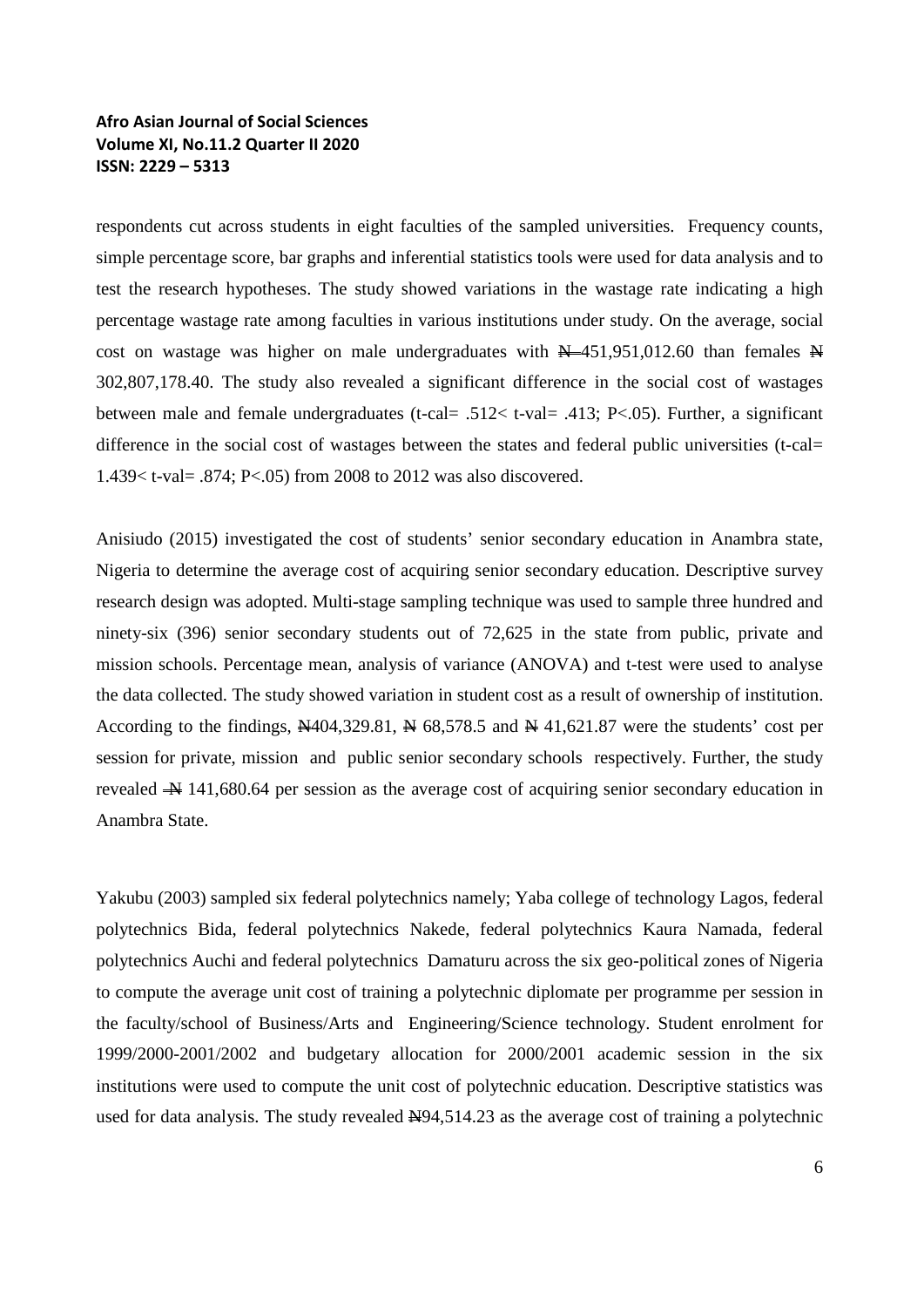graduate in the faculty of Engineering/ Science per session and N48,536.23 was found to be the average cost of training a polytechnic graduate in the faculty of Arts/business.

Sunday and Gomiluk (2014), used proportionate stratified random sampling technique to sample six hundred students and thirty principals from three senatorial districts in Akwa-Ibom, Nigeria to investigate the relationship between the component of educational costs and the demand for private secondary education. Pearson product moment correlation statistics and population t-test analysis at .05 level of significance was used to analyse the data collected . The findings revealed a statistically significant relationship between educational costs and the demand for private secondary education in Akwa Ibom. This study is different from the studies carried out by other researchers (such as Anisiudo (2015), Oyetakin and Adeosun (2014), Sunday and Gomiluk (2014), Oyetakin and Odunayo (2013), Agboola and Adeyemi (2012), Ofem (2011), Igot and Samuel (2012) and Yakubu (2003)) because it considered the extent to which institutional ownership, location and discipline affects private cost of university education. Additionally, the geographical scope of this study is one federal, one state and one private university which other researchers did not consider.

#### **Purpose of the study**

This study is designed to determine the extent to which institutional ownership, location and choice of discipline determine private cost of university education. in the south-west, Nigeria. The specific objectives are;

- i. Compute the private cost of university education
- ii. Investigate the effect of private cost on student choice of institution and discipline.

#### **Statement of the problem**

In view of persistent rise in the private cost of university education in Nigeria, it appears that many candidates are unable to afford university education and pursue their desired discipline. If this scenario continues, it may affect manpower development in the country. This could have negative influence on the socio-political, economic and technological development of the nation. Hence this study investigated the effect of school ownership, location and choice of discipline on private cost of university education in the south-west, Nigeria and provides measures that can be taken to address the problem.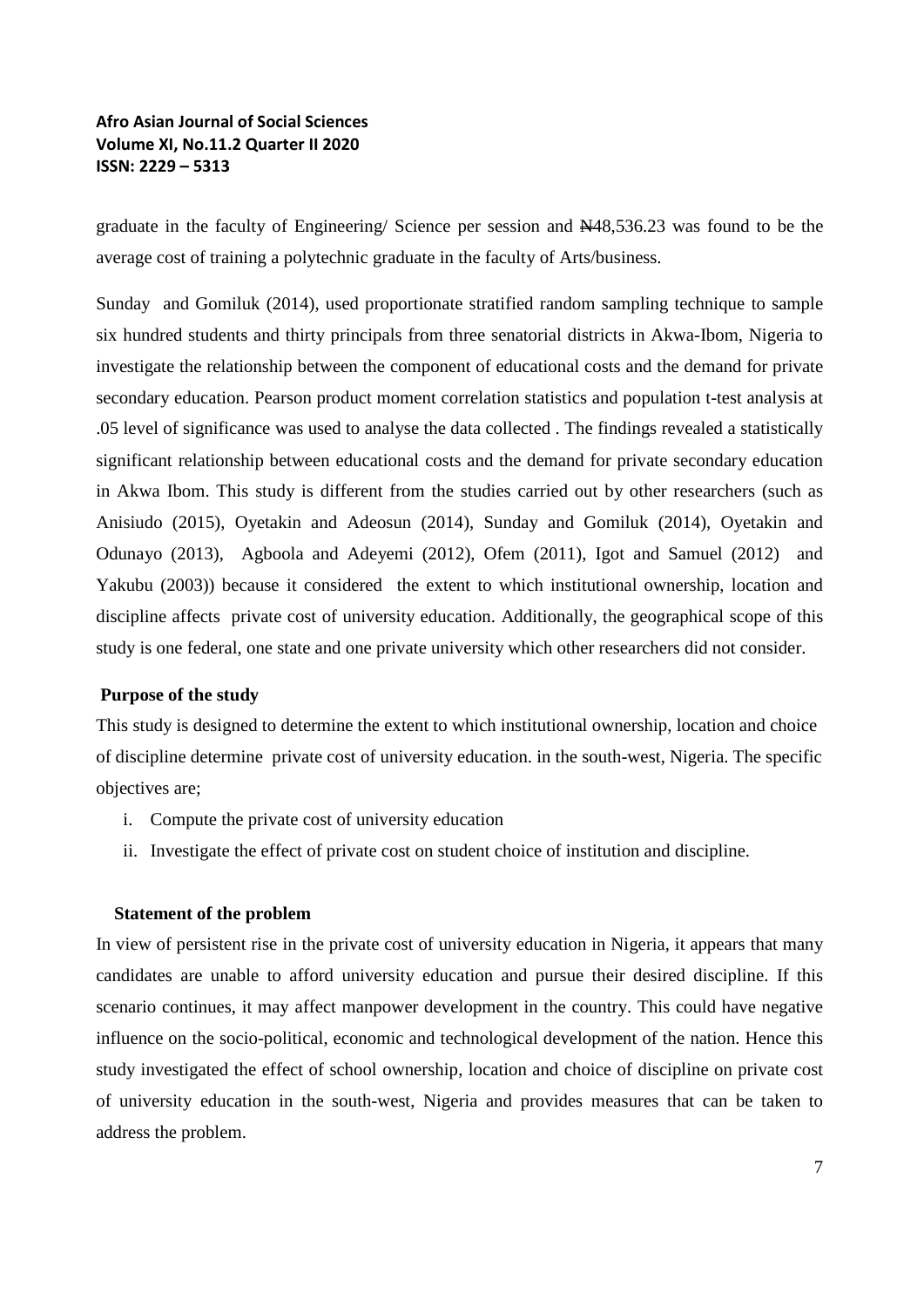#### **Research Questions**

- I. What is the average private cost of university education by institution and discipline in the south-west, Nigeria?
- II. To what extent does the private cost of university education differ by institution and discipline in the south-west, Nigeria?
- III. To what extent do ownership of university and location influence the private cost of university education in south-west, Nigeria?

#### **Significance of the study**

This study is significant because the estimate of the average private cost of university education will enable students and parents to prepare adequately for financial requirements of university education. Also, this study will show the differences in the private costs borne by the students in the institutions. This would help students and parents make rational decision as to which institution to seek admission while considering the cost element.

#### **METHODOLOGY**

This study adopted descriptive survey research design of *ex-post facto* type. This is because the variables being investigated cannot be controlled by the investigator as the event had occurred. Further, the researcher essentially described a phenomenon that was already in existence.

#### **Population of the study**

The population of this study comprised mostly final students of Federal University of Agriculture Abeokuta, Osun State University Osogbo and Wesley University of Science and Technology Ondo. The students were selected because they had spent at least three years in the university and are expected to have better cost profile of university education.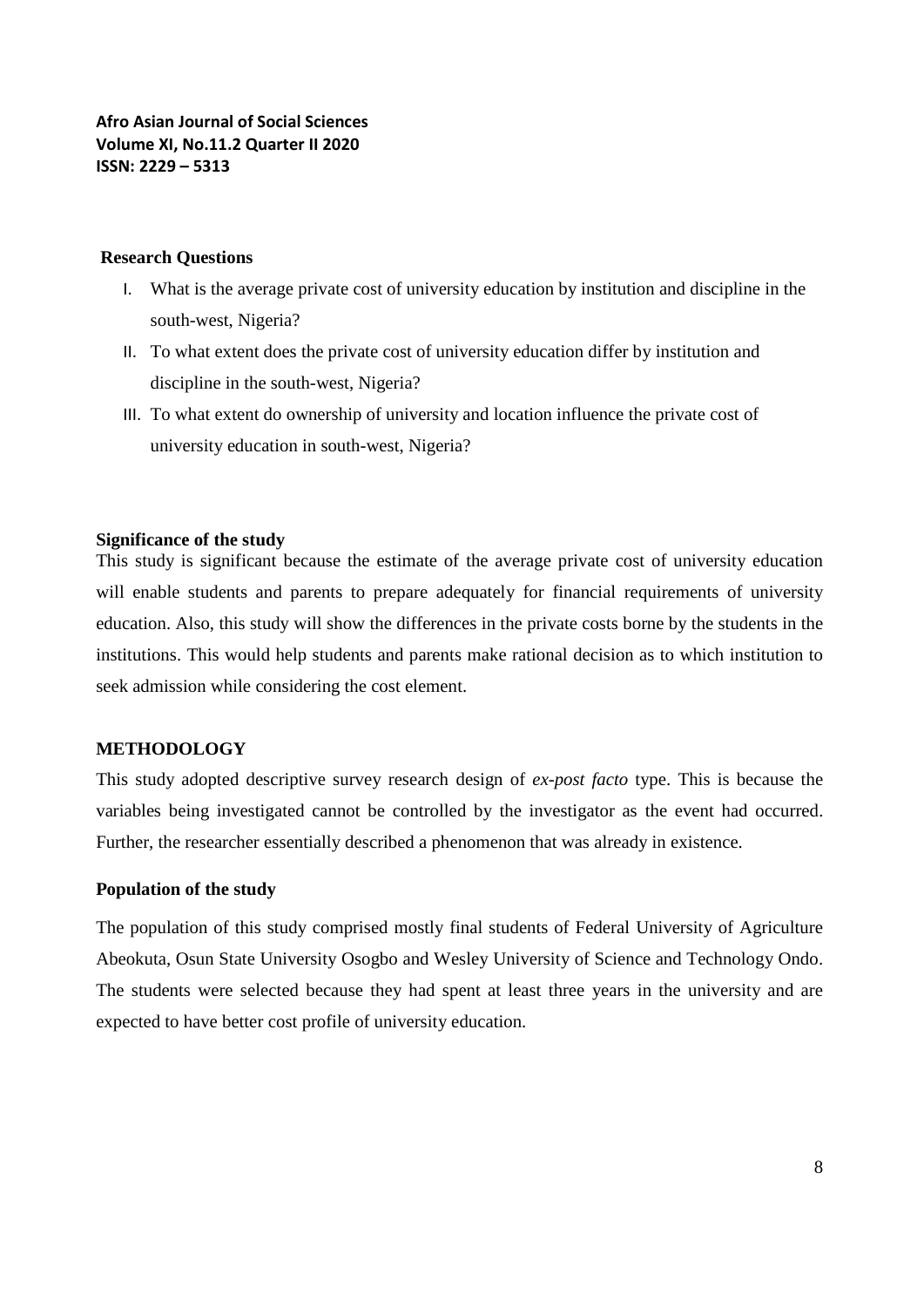#### **Sampling Technique**

Purposive sampling technique was adopted to select eleven departments from three faculties/colleges of the institutions sampled for the study. The departments were purposively selected to ensure that they were common to three institutions. From the colleges of Management Sciences, Natural/Applied Sciences and Engineering of Federal University of Agriculture Abeokuta respectively, 154, 176 and 73 out of 307, 251 and 102 students were randomly selected. Also in Osun State University Osogbo, 144, 91 and 62 students were randomly selected from the faculties of Management Sciences, Natural/Applied Sciences and Engineering out of 264, 127 and 79. Further, 10 and 30 students out 10 and 47 students of faculties of Management Sciences and Natural/Applied Sciences of Wesley University of Science and Technology Ondo were also randomly selected.

| <b>University</b>           | Federal              | university | of     | Osun<br>state |        | university                           | Wesley     | university  | of   |
|-----------------------------|----------------------|------------|--------|---------------|--------|--------------------------------------|------------|-------------|------|
|                             | Agriculture Abeokuta |            | Osogbo |               |        | technology<br>science<br>and<br>Ondo |            |             |      |
|                             | Population           | Sample     | $\%$   | Population    | Sample | $\%$                                 | Population | Sample      | $\%$ |
| <b>Faculties/colleges</b>   |                      | Size       |        |               | size   |                                      |            | <b>Size</b> |      |
| Management<br>sciences      | 307                  | 154        | 50.1   | 264           | 144    | 54.5                                 | 10         | 10          | 100  |
| Natural/Applied<br>Sciences | 251                  | 146        | 50.1   | 127           | 91     | 71.7                                 | 47         | 30          | 63.8 |
| Engineering                 | 102                  | 73         | 71.6   | 79            | 62     | 78.5                                 |            |             |      |

#### **Population and Sample Size Distribution**

Source : Academic planning unit of the universities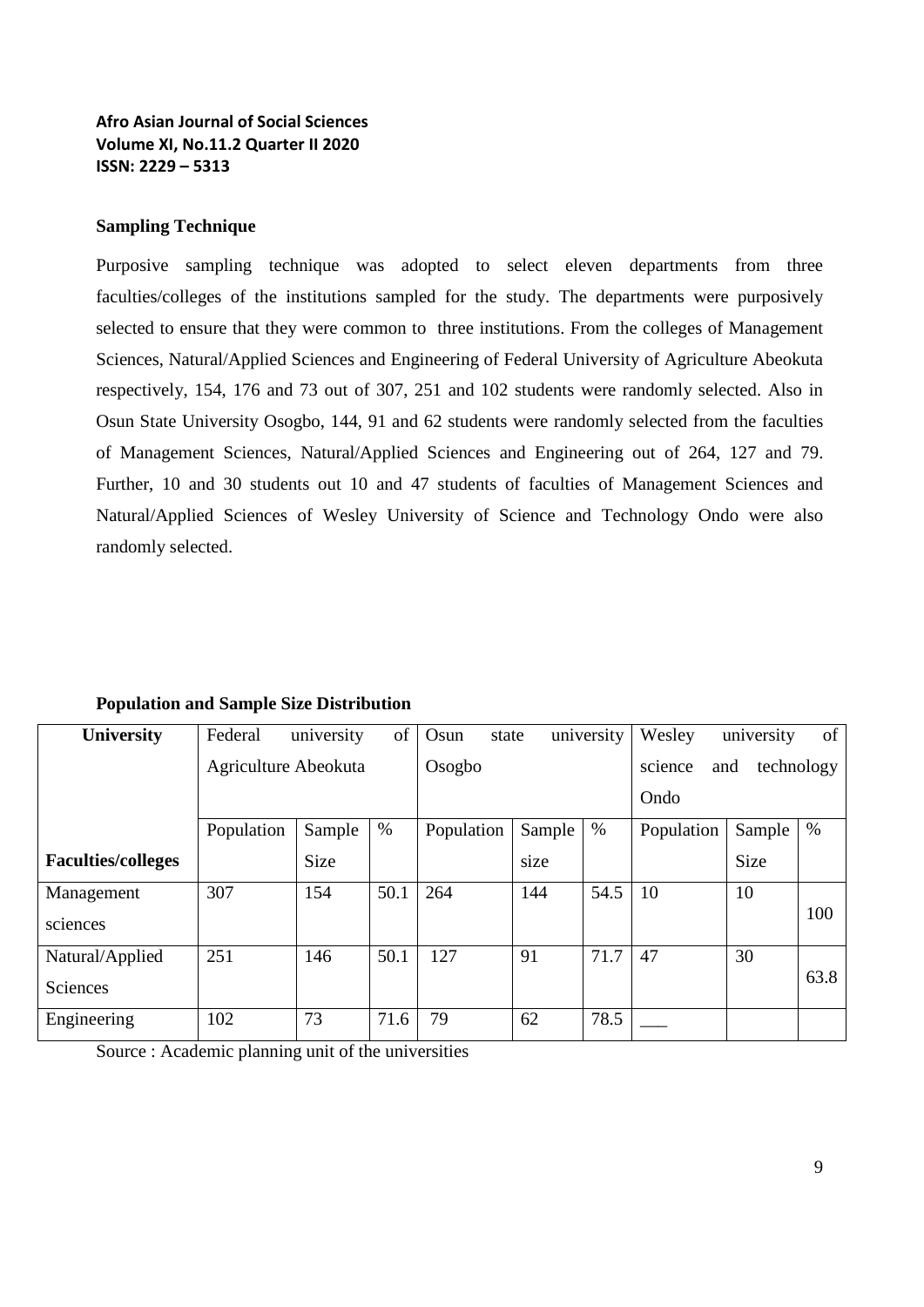#### **Research Instruments**

Primary data were collected for this study through research instrument titled "Private Costs of University/Polytechnic Education Inventory" (PCUPEI). PCUPEI is divided into two parts: Part A collected information on sex, age and marital status. Part B obtained information on name of the institution, ownership of the institution, course/field of study, entry qualification, reasons for enrolment in university education, health status and expenditures on different items for the purpose of acquiring university education. .

#### **Validity of the Instrument**

This study adapted the research instrument used for studies on Economic returns to investment in Teacher Education in Ogun State by Alani (1988) and Samuel (1987) on Economic returns to Technological Education in Lagos state in the department of Educational Management, University of Ibadan already validated.

#### **Reliability of the Instruments**

A pilot study was conducted on students of university of Ibadan and The polytechnic Ibadan to determine the reliability of the instrument. This is because they were not included in the study but have similar characteristics with the universities selected for the study. A reliability co-efficient of 78% was computed. Hence, the instrument is reliable.

#### **Data Analysis**

The data collected were analysed using descriptive statistics, frequency counts and simple percentage score. The private direct costs of university education were computed for each of the departments sampled for the study. The private indirect cost (foregone earnings) was computed using post-tax income of school certificate holders. The underlying assumption is that the students gained admission to university immediately after completing their secondary education.

#### **Discussion of findings**

**Research question one :** What is the average private cost of university education in the South-West, Nigeria?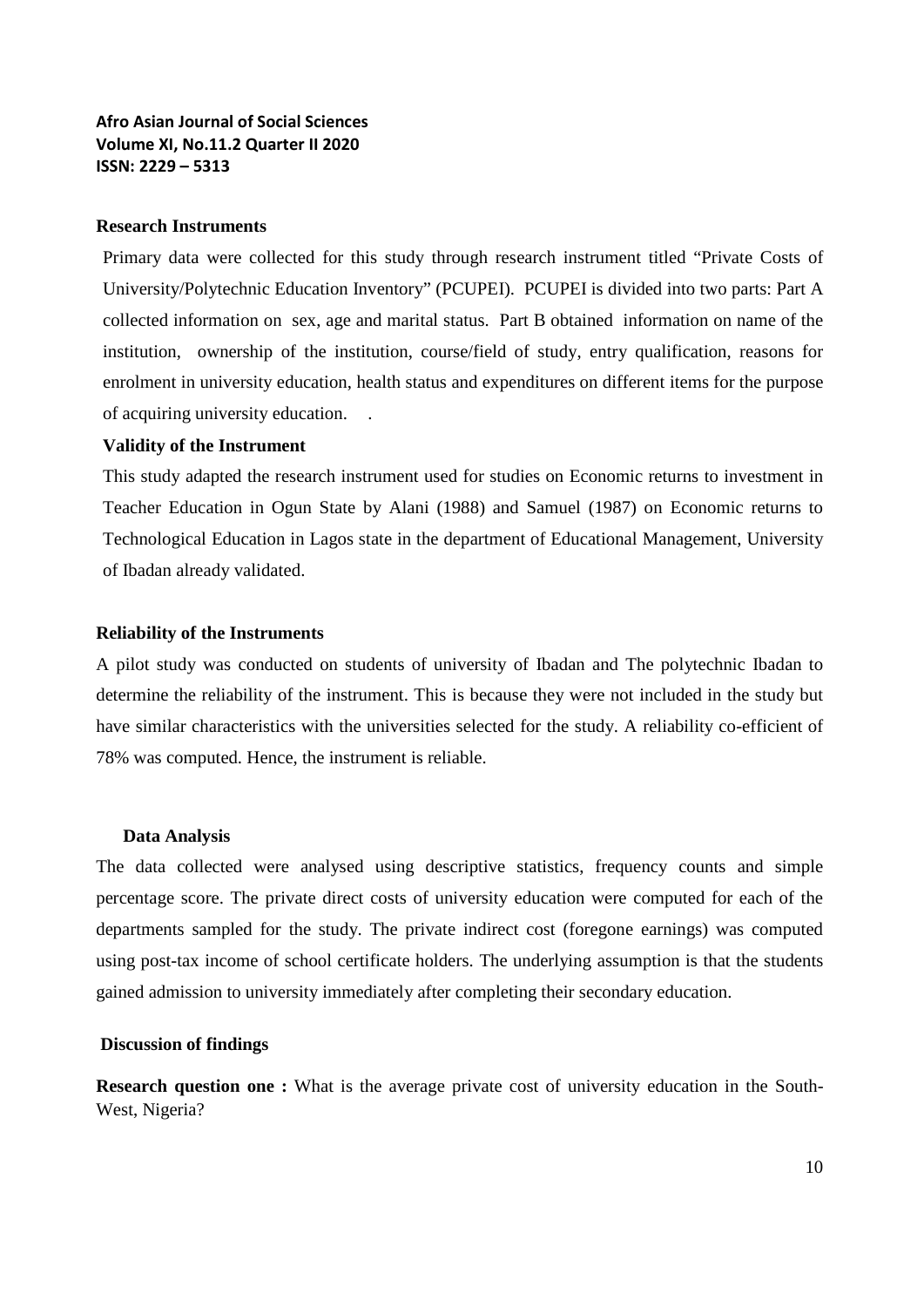| Institutions            | Federal       | Osun<br>state | Wesley        | Average      | total | private<br>Average |
|-------------------------|---------------|---------------|---------------|--------------|-------|--------------------|
|                         | University of | University    | University of | private cost |       | cost/per session   |
|                         | Agriculture   | Osogbo        | Science and   |              |       |                    |
|                         | Abeokuta      |               | Technology    |              |       |                    |
| Faculty/college         |               |               | Ondo          |              |       |                    |
| Management              | 391,288       | 737,770.68    | 2,156,098.97  | 1,095,052.55 |       | 365,017.52         |
| <b>Sciences</b>         |               |               |               |              |       |                    |
| Applied<br>and          | 538,120       | 615,910       | 2,571,218.39  | 1,241,749.46 |       | 413,916.49         |
| <b>Natural Sciences</b> |               |               |               |              |       |                    |
| Engineering             | 627,300       | 908,858.35    |               | 768,079.18   |       | 384,039.59         |
| direct<br>Average       | 518,902.67    | 754,179.68    | 2,363,658.68  | 1,212,247.01 |       |                    |
| private cost            |               |               |               |              |       |                    |
| Indirect cost           | 533,874.50    | 533,874.50    | 427,099.60    | 498,282.87   |       |                    |
| <b>ATPCUE</b>           | 1,052,777.17  | 1,288,054.18  | 2,790,758.28  | 1,710,529.88 |       |                    |

## **Average Total Private Cost of University Education (ATPCUE)**

Source :PCUEI





At Federal University of Agriculture Abeokuta, average private cost per session was  $\cancel{\text{A}}$  210,555.43. At Osun State University Osogbo, average private cost per session was  $\cancel{R}$  257, 610.84 and, at Wesley University of Science and Technology Ondo, it was  $\cancel{\text{N}}$  697,689.57. In the South-West, Nigeria, average private cost of acquiring university education across the faculties/colleges of management sciences, applied natural sciences and engineering was  $\cancel{H}$  1,710,529.88. The costs were arrived at after adjusting for foregone earning (indirect costs). Indirect cost was computed by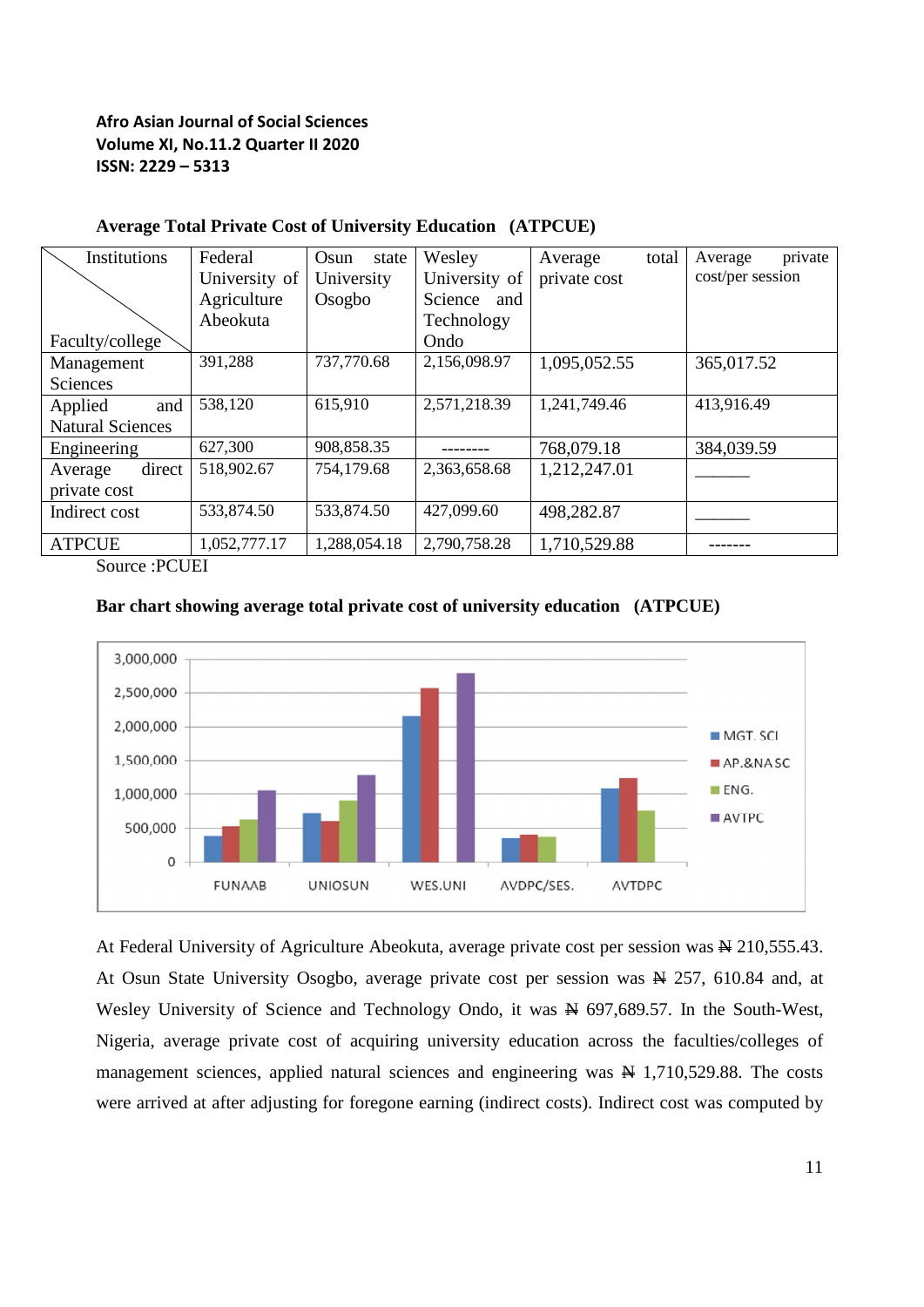finding the post-tax average earnings of school certificate holders across different age groups of various sectors of the economy in the South-West, Nigeria since the respondents are from public and private sectors of the economy.

Average direct private cost of acquiring university education in the South-West, Nigeria in the Faculty/School of Management Sciences was  $\overline{M}$  1,095,052.55. It was  $\overline{N}$  1,241,749.46 in the Faculty/School of Applied and Natural Sciences and  $\frac{N}{2}$  768,079.18 in the Faculty/School of Engineering. Faculty/School of Applied and Natural Sciences had the highest private cost, followed by the Faculty/School of Management Sciences (as shown by the tables in the appendix). The findings of this study corroborate the findings of researchers like Oyetakin and Adeosun (2014), Igot and Samuel (2012), Agboola Adeyemi (2012), Ofem (2011) and Balami (2004) that private cost of university education varies according to institutional ownership and field of study. Their findings did not show variation in the private cost due to school location as shown by this study.

Research Question Two : To what extent does the private cost of university education differ by institution and discipline in the south-west, Nigeria?

|  |  |  | Federal University of Agriculture, Abeokuta, Ogun State Nigeria |  |  |  |
|--|--|--|-----------------------------------------------------------------|--|--|--|
|--|--|--|-----------------------------------------------------------------|--|--|--|

| Discipline   | Accounting | Banking<br>&<br>Finance | Bus.<br>Adm. | Micro<br>biology | Chem.   | Comp.<br>Science | Maths   | Civil.<br>Eng. | Mech.<br>Eng | Elect.<br>Elect. |  |
|--------------|------------|-------------------------|--------------|------------------|---------|------------------|---------|----------------|--------------|------------------|--|
| Cost         |            |                         |              |                  |         |                  |         |                |              |                  |  |
| Direct pr    | 133,650    | 93,171                  | 134,135      | 142,750          | 165,230 | 146,390          | 173,750 | 139.450        | 154,580      | 154,150          |  |
| private cost |            |                         |              |                  |         |                  |         |                |              |                  |  |
| Indirect     | 106.775    | 106,775                 | 106,775      | 106,775          | 106,775 | 106,775          | 106,775 | 106,775        | 106,775      | 106,775          |  |
| cost         |            |                         |              |                  |         |                  |         |                |              |                  |  |
| <b>APCUE</b> | 240,425    | 199,945                 | 240,910      | 249,525          | 271,955 | 253,165          | 280,525 | 246,225        | 161,355      | 260,925          |  |

Source : Table 1.1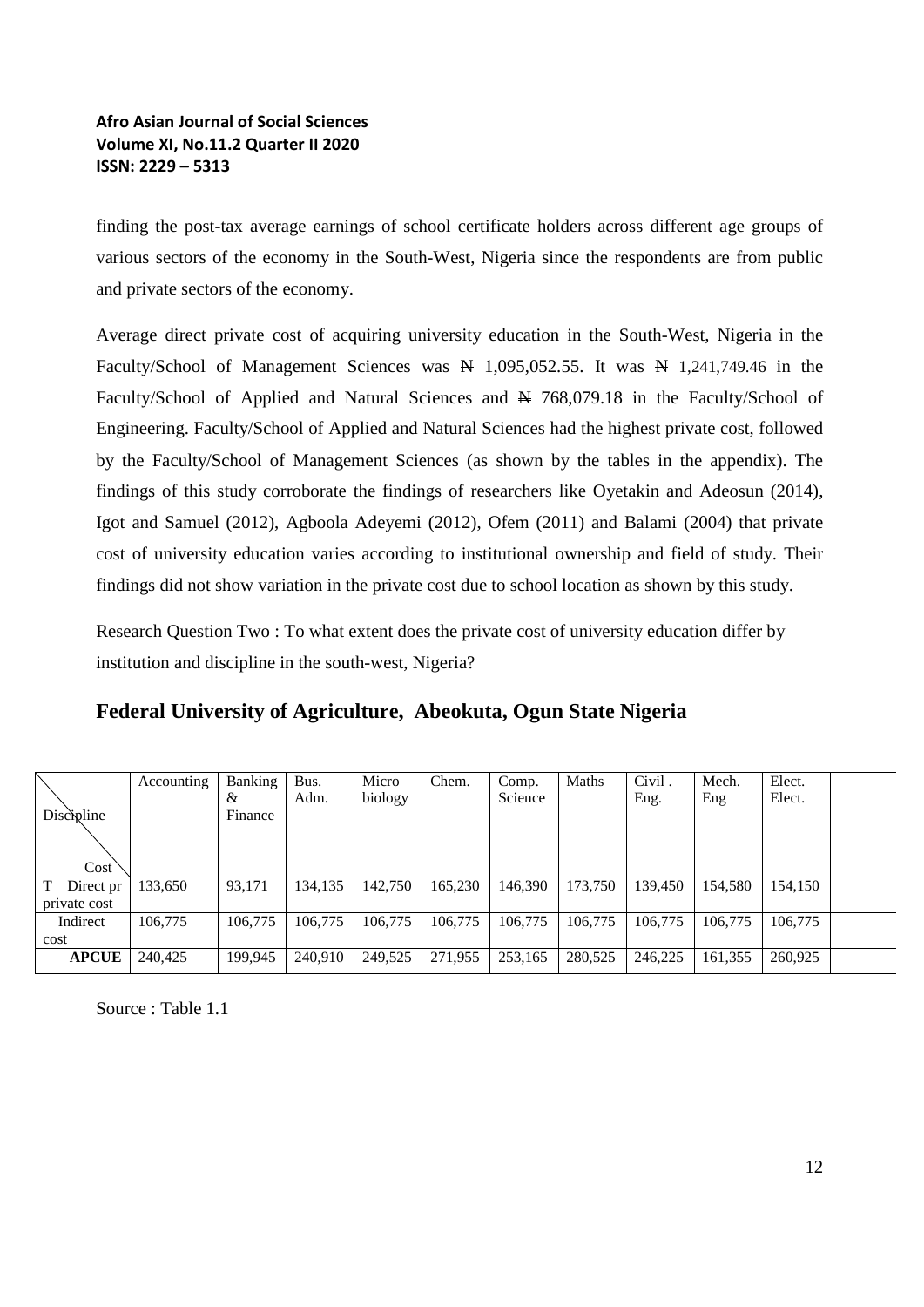|                  | Accting | Banking | Bus.    | Micro          | Chem.   | Comp.   | Maths   | Civil.  | Mech.   | Elect.  |  |
|------------------|---------|---------|---------|----------------|---------|---------|---------|---------|---------|---------|--|
| Discipline       |         | &       | Adm.    | <b>Biology</b> |         | Science |         | Eng.    | Eng     | Elect.  |  |
|                  |         | Finance |         |                |         |         |         |         |         |         |  |
| Cos <sub>o</sub> |         |         |         |                |         |         |         |         |         |         |  |
|                  | 221,900 | 185,440 | 202,190 | 205,000        | 178,315 | 153,050 | 152,545 | 221,040 | 197,985 | 186,290 |  |
| Direct           |         |         |         |                |         |         |         |         |         |         |  |
| ate private      |         |         |         |                |         |         |         |         |         |         |  |
| cost             |         |         |         |                |         |         |         |         |         |         |  |
| Indirect         | 106,775 | 106,775 | 106,775 | 106,775        | 106,775 | 106,775 | 106,775 | 106,775 | 106,775 | 106,775 |  |
| Cost             |         |         |         |                |         |         |         |         |         |         |  |
|                  | 328,675 | 292,215 | 308,965 | 311,775        | 285,090 | 259,825 | 259,320 | 327,815 | 304,760 | 293,065 |  |
| <b>APCPE</b>     |         |         |         |                |         |         |         |         |         |         |  |

# **Osun State University Osogbo & Okuku Campus, Osun State Nigeria**

Source : Table 1.2

# **Wesley University of Science and Technology, Ondo, Ondo State**

|               | Accounting | Banking $\&$ | <b>Business</b> | Computer   | Microbiology | Biochemistry |
|---------------|------------|--------------|-----------------|------------|--------------|--------------|
| Discipline    |            | Finance      | Administration  | Science    |              |              |
| Cost          |            |              |                 |            |              |              |
| Direct cost   | 426,460    | 415,850      | 417,050         | 541,300    | 535,900      | 493,500      |
| Indirect cost | 106,775    | 106,775      | 106,774.90      | 106,774.90 | 106,774.90   | 106,774.90   |
| <b>ATPC</b>   | 533,235    | 522,625      | 523,825         | 648,075    | 642,675      | 600,275      |

Source : Table 1.3

Average private cost of university education varied according to the ownership of the institution and field of study. Average private cost of Osun State University is higher than that of Federal University of Agriculture Abeokuta because of higher tuition fee and accommodation cost which accounted for 39% and 26.7% respectively of the total private cost. At Federal University of Agriculture Abeokuta, a federal institution, tuition fee is highly-subsidised. A large number of the students enjoyed boarding facility provided by the university, which made the cost much lower than that of Osun State University. At Wesley University of Science and Technology Ondo, tuition fee and accommodation cost accounted for 75.8% and 13.8% of the private cost respectively. Being a private institution, the tuition fee is much higher than the two other institutions. Transport cost which is 1.13% in Wesley University is the lowest of the three universities because of the provision of boarding facility for the students.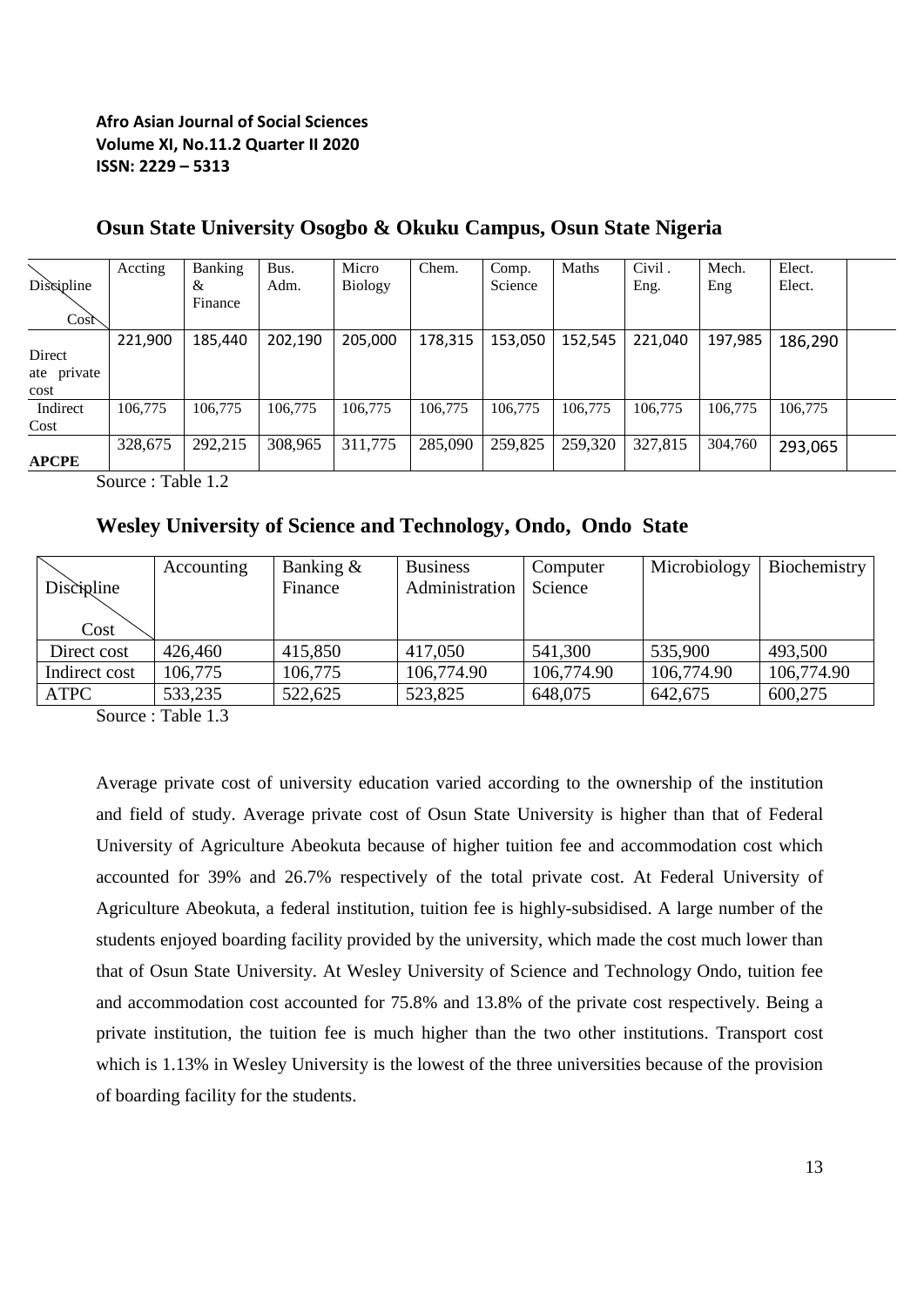At Federal University of Agriculture Abeokuta,  $\frac{N}{2}$  97,822 was the average direct private cost per session in the Faculty of Management Science,  $\cancel{N}$  134,520 in the Faculty of Applied and Natural Sciences and N125, 460 in the Faculty of Engineering. At Osun State University, N 184,442.67 was the average direct private cost per session in the Faculty of Management Science,  $\cancel{\text{N}}$  153,977.50 in the Faculty of Applied and Natural Sciences and  $\frac{N}{N}$  181,771.67 in the Faculty of Engineering. Average direct private cost per session in the Faculty of Management Science at Wesley University of Science and Technology Ondo was  $\cancel{\text{N}}$  539,024.74 and  $\cancel{\text{N}}$  642,804.60 in the Faculty of Applied and Natural Sciences (Tables 4.1, 4.2 and 4.3). The findings of this study showed that Faculty of Management Sciences at Federal University of Agriculture had the least average direct private cost per session. This is unlike what obtains at Osun State University where average direct private cost per session was the highest of the three faculties. At Wesley University of Science and Technology, average direct private cost per session in the Faculty of Applied and Natural Sciences was higher than average direct private cost of Faculty of Management Sciences.

Research Question Three : To what extent does the ownership of university and location influence the private cost of university education in the south-west, Nigeria?

| Institution            | Ownership          | Location              | Average direct private cost |
|------------------------|--------------------|-----------------------|-----------------------------|
| Federal university of  | Federal government | Abeokuta (state       | 119,267.33                  |
| Agriculture, Abeokuta  |                    | capital/urban centre) |                             |
| Osun State university  | State government   | Osogbo (state         | 173,397.28                  |
| Osogbo                 |                    | capital/urban)        |                             |
| Wesley university of   | Mission individual | Ondo(state            | 590,914.67                  |
| science and technology |                    | capital/urban centre) |                             |

Average direct private cost of university education varied significantly according to the ownership of institution. Federal university of Agriculture, being a federal institution had the least direct private cost  $(\text{N119}, 267.33)$  because tuition fee was highly subsidized. This is followed by Osun State university Osogbo  $\cancel{N}$  173,397.28. Wesley university of science and technology had the highest private cost being  $\cancel{N}$  590,914.67 due to private ownership. Location of the institution did have significant influence on direct private cost. All the universities are situated in the capital city of their respective states. It could be inferred that ownership of institution plays a significant role in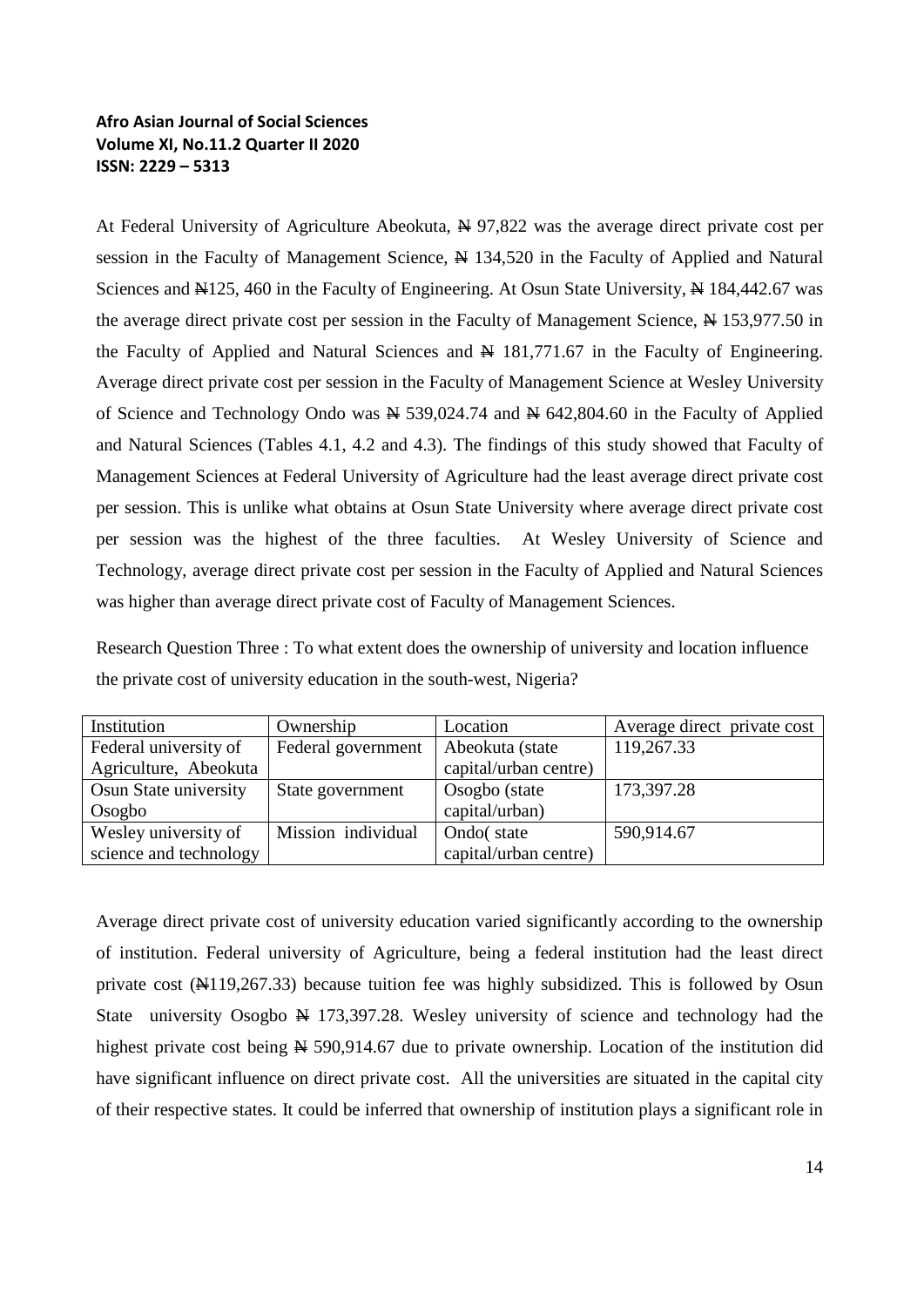the determination of average direct private cost as tuition cost and other institutional charges are dictated by the management of the institution while school location had no influence on average direct private cost.

#### **CONCLUSION**

From the findings of this study, average direct private cost of university education was  $\mathbb{N}119,267.33$ ,  $\mathbb{N}173,397.28$  and  $\mathbb{N}590,914.67$  at federal university of Agriculture, Abeokuta, Osun state university Osogbo and Wesley university of science and technology Ondo respectively. It was found that average direct private cost of university education varies widely according to the ownership of institution and choice of discipline.

#### **RECOMMENDATIONS**

In line with the findings of this study, the following recommendations are made:

Subsiding tuition fee to make it affordable to admission seekers and also reduce tax rate of private institution as this may likely induce the owners to reduce tuition fee being charged by them.

Elimination of acceptance fee especially in government owned institutions as this has much effect on private cost.

Provision of boarding facility within the school premises. This will reduce accommodation and transportation costs.

Provision of well stocked library with internet facilities. This will reduce student expenses on textbooks and internet cost.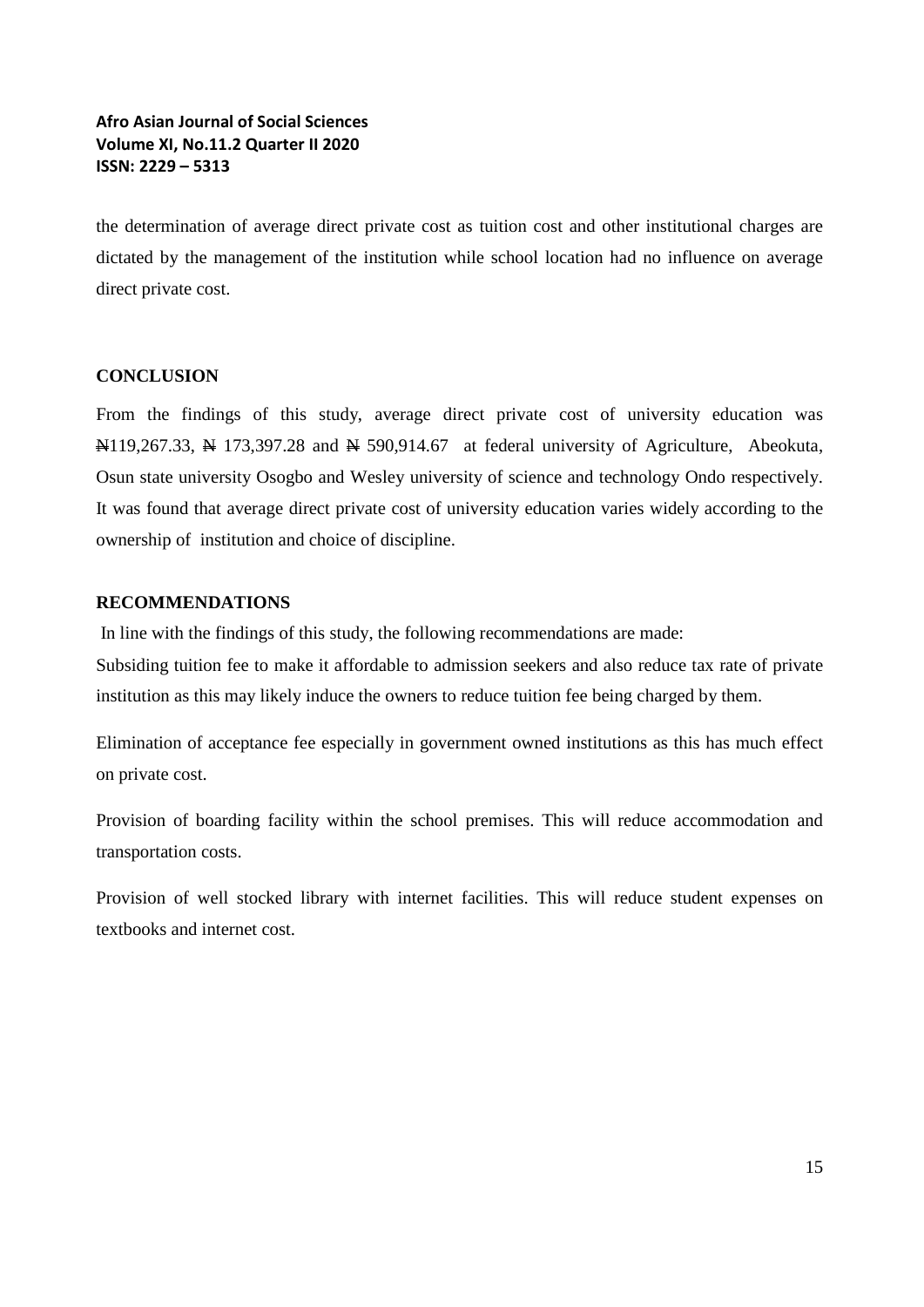### **REFERENCES**

- Adeyemi, J. K.1 998. Cost of education. in Nwadiani M. (Ed) educational management for Sub-Saharan Africa. *Nigeria Society for Educational Planning (NSEP). Dimensions of Education Series* (1), 65-77.
- Agboola, B. M. and Adeyemi, J.K. 2012. Analysis of private cost of education in selected Nigerian university. Jorind 10 (3), December, 2012.
- Anisiudo, M. N. 2015. Cost of students' senior secondary education in Anambra state, Nigeria (M.ED) Thesis in the department of social science education, University of Nigeria, Nsukka in economics of education. Retrieved online 10/04/2017.
- Ayeni, A. O. 2003. Basic concepts in education costs. Basic text in Educational Planning. Babalola, J. B. Eds. Department of Educational Management, University of Ibadan.
- Babalola, J. B. 1995. Education costs and financial analysis. External studies programme, University of Ibadan. pressure in two decades. *African Journal of Educational Planning and Policy Studies*. *Vol. 2. No.2.*
- Babalola, J.B. 2000. Fundamentals of economics of education". Ibadan: educational planning unit (EPU), Department of Educational Management, University of Ibadan, Ibadan.
- Igot O. B, and Samuel A. 2012. Private cost of bachelor's degree programmes by major fields in Nigeria. *Journal of studies in education. Vol. 2, No. 2255.*
- Isuku, E. J. 2014. Understanding educational costs for policy and decisions in periods of financial constraints: a review of concepts, theories and strategies. *African Journal of Educational Management Vol. 16.*
- Jagero, N. 2012. A comparative evaluation of direct private costs in day and boarding schools after the introduction of free secondary education in the Kenyan schools. *American Research Institute for Policy development* . *Review of arts and humanities.*
- Longe, R. S. 1982. Factors influencing current cost of secondary education in Oyo State of Nigeria. Unpublished Ph.D Thesis of University of Ibadan, Nigeria.
- Nelson, E.A. 2008.Social cost analysis of secondary education in South-West Nigeria (1996-2001) *Journal of Social Science. 16(1): 27-33 (2008.).*